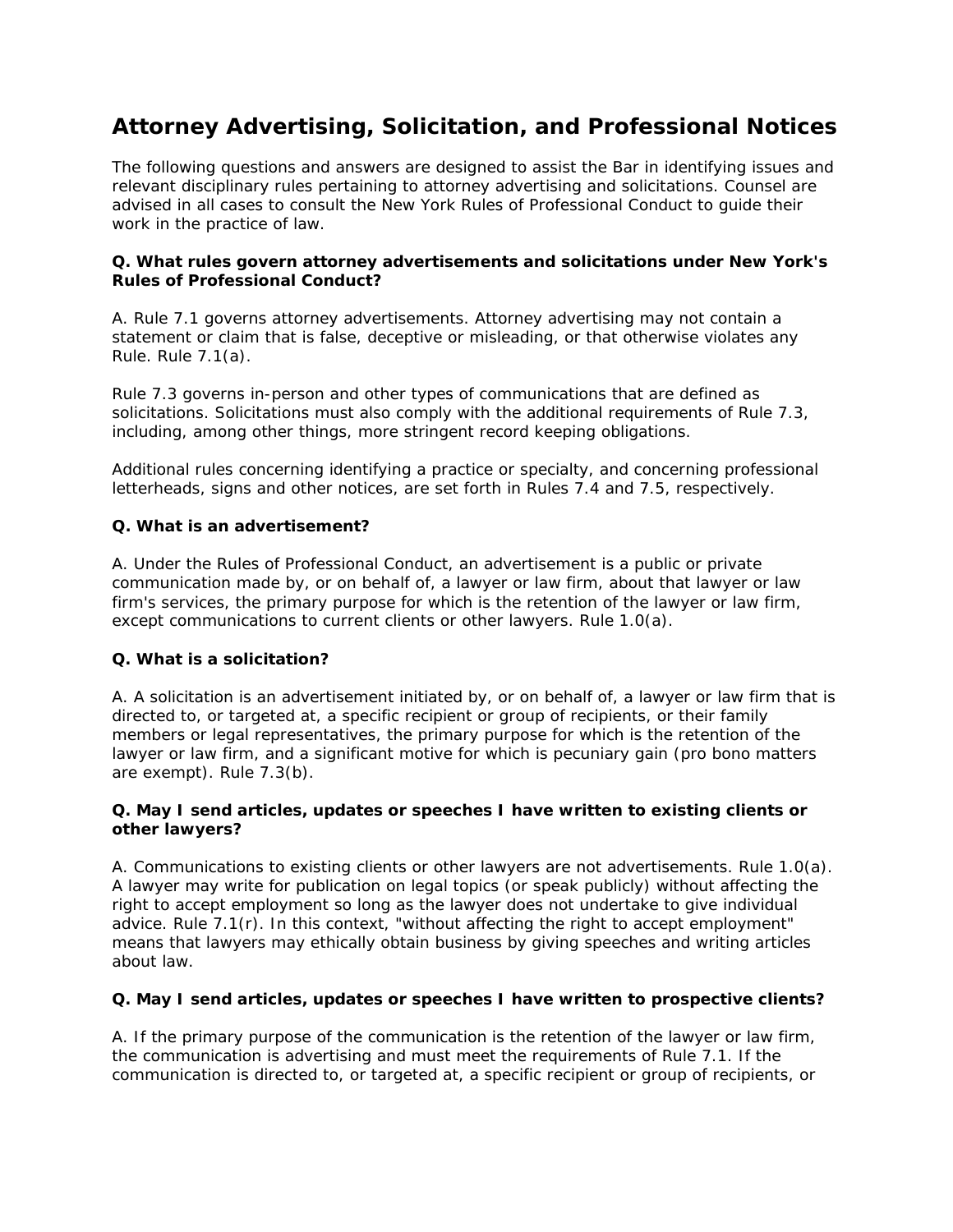their family members or legal representatives, and a significant motive is pecuniary gain, the communication must also meet the requirements of Rule 7.3 for solicitations.

### **Q. What information must my advertisement contain under the Rules?**

A. All attorney advertisements must include the name, principal law office address and telephone number of the lawyer or law firm whose services are being offered. Rule 7.1(h). For additional requirements concerning solicitations, see Rule 7.3.

Any email containing attorney advertising must contain in the subject line the notation "ATTORNEY ADVERTISING." Rule 7.1(f).

Every advertisement other than those appearing in a radio, television or billboard advertisement, in a directory, newspaper, magazine or other periodical (and any website related thereto) or made in person under Rule 7.3(a)(1) must be labelled "Attorney Advertising" on the first page, or on the home page in the case of a website. Rule 7.1(f). A self-mailing brochure or postcard also must contain the words "Attorney Advertising." Rule 7.1(f).

### **Q. What information is prohibited in attorney advertising under the Rules?**

A. The following information is prohibited in attorney advertising:

An advertisement shall not:

 include an endorsement of, or testimonial about, a lawyer or law firm from a client with respect to a matter still pending without informed client consent confirmed in writing;

 include a paid endorsement of, or testimonial about, a lawyer or law firm without disclosing that the person is being compensated therefor;

 include a portrayal of a fictitious law firm, the use of a fictitious name to refer to lawyers not associated together in a law firm, or otherwise imply that lawyers are associated in a law firm if that is not the case;

 use actors to portray a judge, the lawyer, or members of the law firm, or clients, or utilizing depictions of fictitious events or scenes, without disclosure of same;

be made to resemble legal documents; or

 utilize meta tags or other hidden computer codes that, if displayed, would violate the Rules.

Rule 7.1(c), (g).

### **Q. What information may be included in attorney advertising under the Rules?**

A. Subject to the requirement of Rule 7.1(a) that an advertisement not contain any statements or claims that are false, misleading or deceptive, or otherwise violate a Rule, advertisements may include information as to:

Biographical information:

 legal and nonlegal education, degrees and other scholastic distinctions; dates of admission to any bar;

 areas of the law in which the lawyer or law firm practices, as authorized by the Rules; public offices and teaching positions held;

publications of law related matters authored by the lawyer;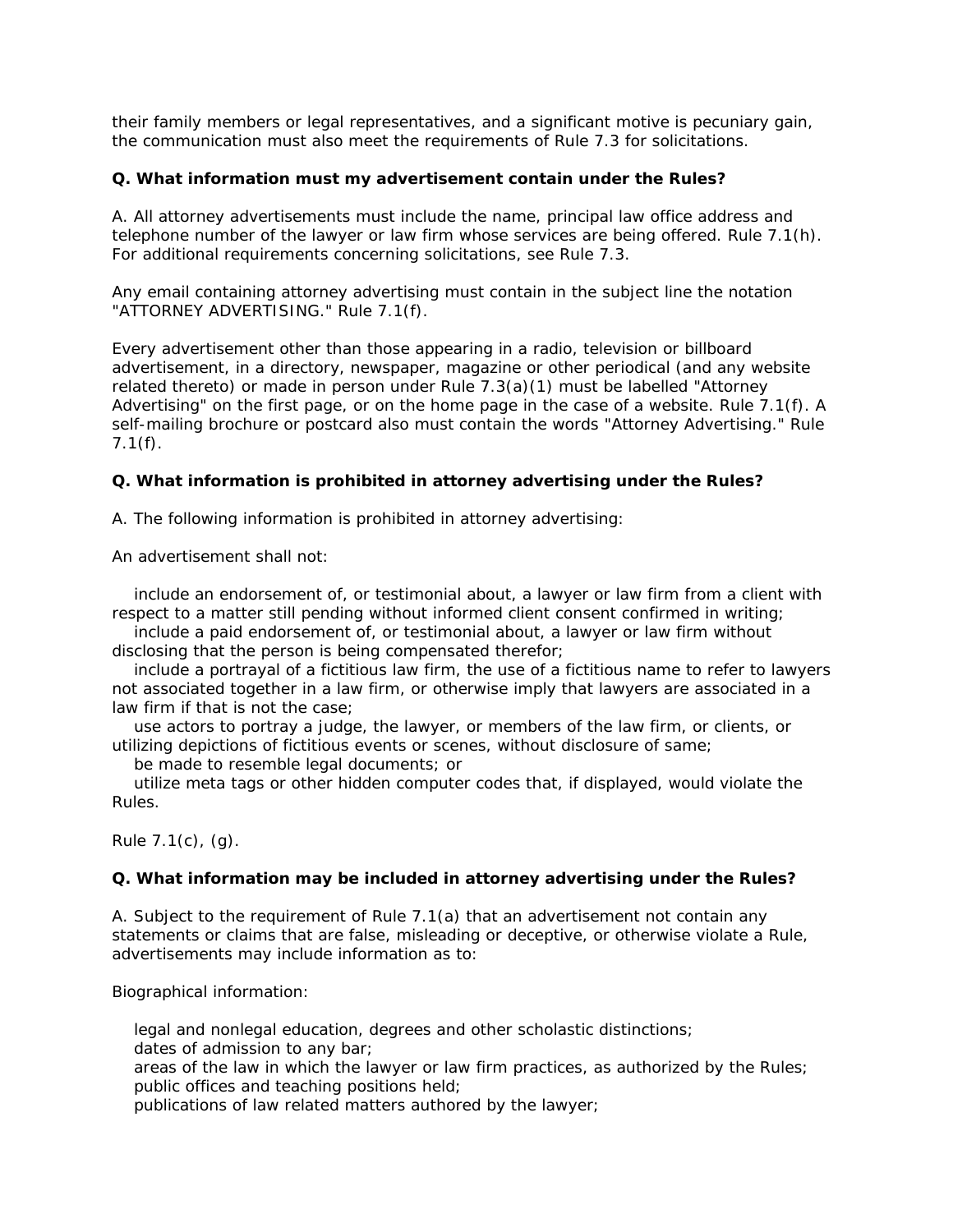membership in bar associations or other professional societies or organizations, including offices and committee assignments;

foreign language fluency;

bona fide professional ratings;

 names of clients regularly represented, provided that the client has given prior written consent;

Non-legal services:

 non-legal services provided by the lawyer or law firm or by an entity owned and controlled by the lawyer or law firm;

 the existence of contractual relationships between the lawyer or law firm and a non-legal professional or service firm, to the extent permitted by Rule 5.8, and the nature and extent of the services available through those contractual relationships;

Financing arrangements and fees:

bank references and credit arrangements accepted;

 prepaid or group legal service programs in which the lawyer or law firm participates; legal fees for initial consultation;

 contingency fee rates in civil matters when accompanied by a statement disclosing the information required under Rule 7.1(p) and Judiciary Law §488(3);

 range of fees for legal and non-legal services, provided that there be available to the public free of charge a written statement clearly describing the scope of each advertised service;

hourly rates; and fixed fees for specified legal and non-legal services.

See Rule 7.1(b)(1)-(4). In addition, an advertisement may provide the additional information described below only if the statement can be factually supported by the lawyer or law firm as of the date on which the advertisement is published or disseminated; the dissemination of the information does not contain statements or claims that are false, deceptive or misleading or otherwise violate a Rule; and it is accompanied by the following disclaimer: "Prior results do not guarantee a similar outcome":

 statements that are reasonably likely to create an expectation about the results the lawyer can achieve;

statements that compare the lawyer's services with the services of other lawyers;

 testimonials and endorsements of clients or former clients (except that client testimonials or endorsements with respect to a matter still pending remain prohibited without informed client consent in writing); or

statements describing or characterizing the quality of the lawyer's or law firm's services.

Rule 7.1(d)-(e).

 A lawyer or law firm may not state that the lawyer or law firm is a specialist or specializes in a particular area of law, except as follows:

 A lawyer admitted to engage in patent practice before the United States Patent and Trademark Office may use the designation "Patent Attorney" or a substantially similar designation.

 A lawyer who is certified as a specialist in a particular area of law or practice by a private organization approved for that purpose by the American Bar Association may state the fact of certification if, in conjunction therewith, the certifying organization is identified and the following statement is prominently made: "The [name of the private certifying organization]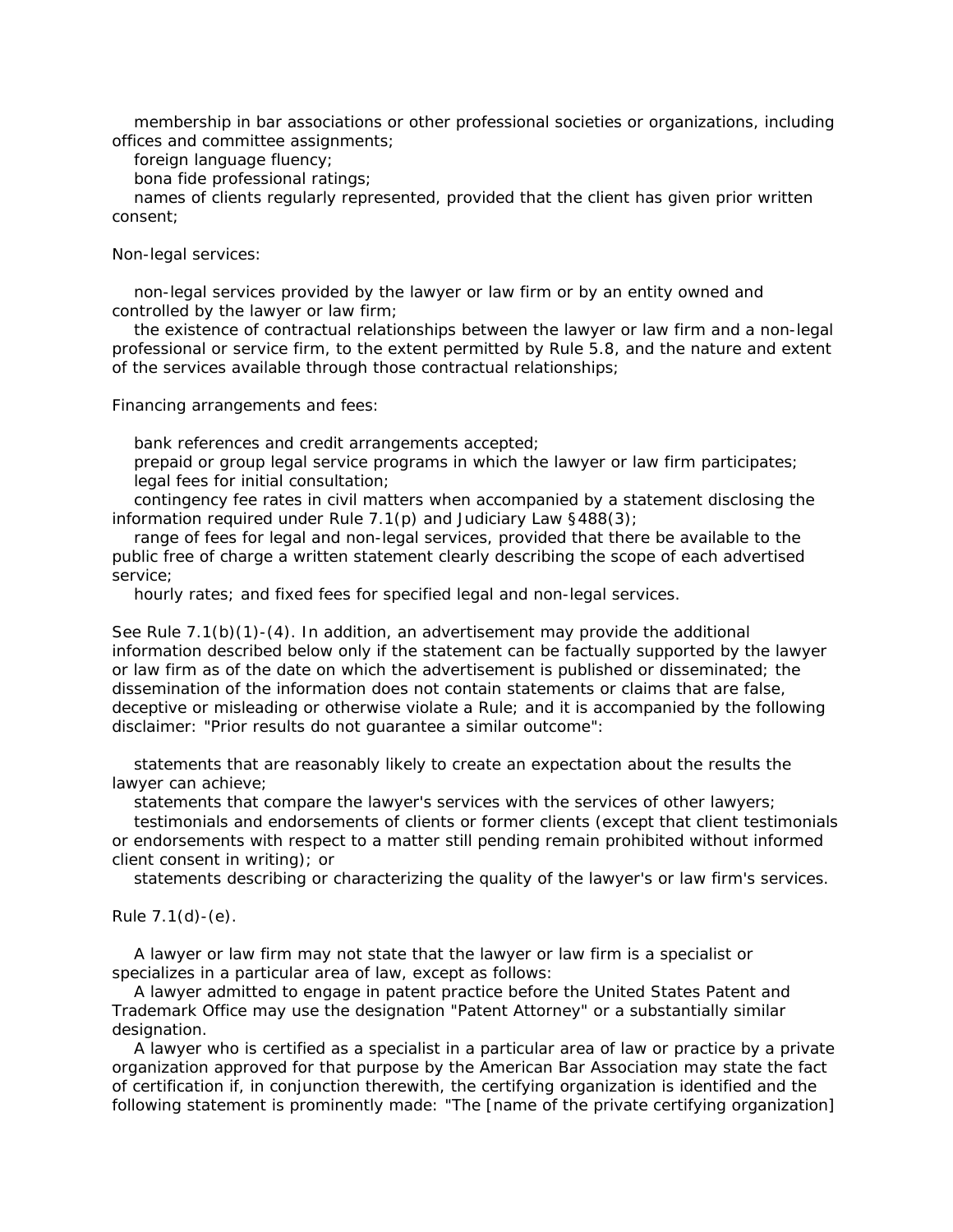is not affiliated with any governmental authority. Certification is not a requirement for the practice of law in the State of New York and does not necessarily indicate greater competence than other attorneys experienced in this field of law.

A lawyer who is certified as a specialist in a particular area of law or practice by the authority having jurisdiction over specialization under the laws of another state or territory may state the fact of certification if, in conjunction therewith, the certifying state or territory is identified and the following statement is prominently made: "Certification granted by the [identify state or territory] is not recognized by any governmental authority within the State of New York. Certification is not a requirement for the practice of law in the State of New York and does not necessarily indicate greater competence than other attorneys experienced in this field of law.

### Rule 7.4.

An advertisement that otherwise complies with the Rules may include a paid endorsement of or testimonial about a lawyer or law firm only if:

 the advertisement discloses that the person is being compensated therefor (Rule  $7.1(c)(2)$ ), but if the endorsement or testimonial comes from a client with respect to a matter that is still pending, informed written consent must be obtained (Rule  $7.1(e)(4)$ ); amd

 the advertisement does not contain statements or claims that are false, deceptive or misleading, or otherwise violate a Rule; it can be factually supported by the lawyer or law firm as of the date on which the advertisement is published or disseminated; and it is accompanied by the disclaimer, "Prior results do not guarantee a similar outcome." Rule  $7.1(d)(e)$ .

An advertisement that otherwise complies with the Rules may use actors or fictionalized events or scenes provided that the advertisement discloses their use. Rule 7.1(c)(3).

An advertisement may use statements that compare the lawyer's services with the services of other lawyers only if the statements can be factually supported by the lawyer or law firm as of the date on which the advertisement is published or disseminated, the advertisement is not false, deceptive or misleading, and does not otherwise violate the Rules, and the comparative statement is accompanied by the disclaimer "Prior results do not guarantee a similar outcome." Rule 7.1(e).

An advertisement may include statements that are reasonably likely to create an expectation about the results a lawyer can achieve only if the statements can be factually supported by the lawyer or law firm as of the date on which the advertisement is published or disseminated, the advertisement is not false, deceptive or misleading, and does not otherwise violate the Rules, and the comparative statement is accompanied by the disclaimer "Prior results do not guarantee a similar outcome." Rule 7.1(e).

#### **Q. For how long must attorneys retain copies of their advertisements and solicitations?**

A. A lawyer or law firm must retain copies of all advertisements for a period of not less than three years following initial dissemination, except that copies of advertisements contained in a computer-accessed communication shall be retained for not less than one year. Rule  $7.1(k)$ .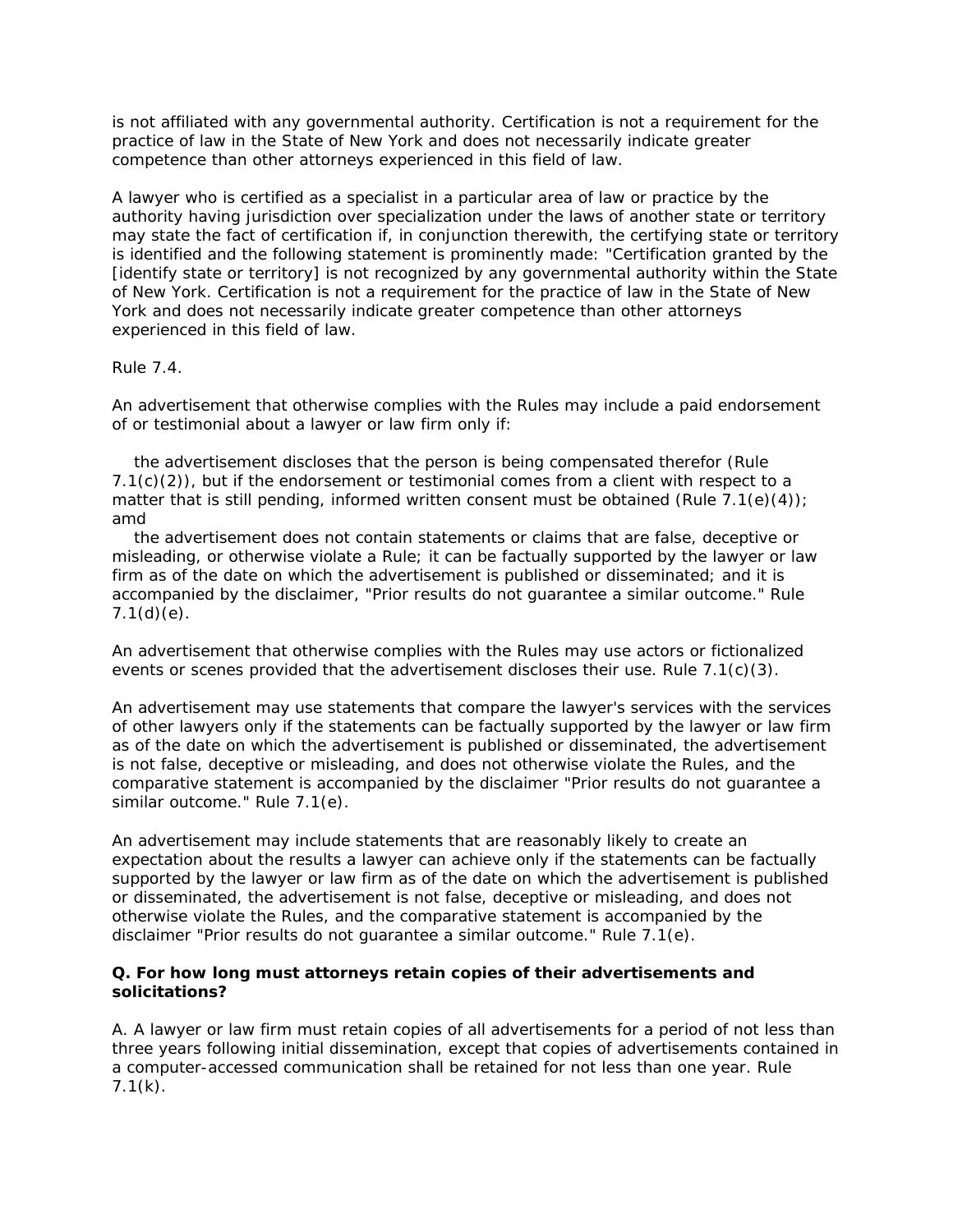Websites containing advertising shall be preserved upon initial publication of the website, any major website redesign, or a meaningful and extensive content change, but in no event less frequently than once every 90 days. Rule 7.1(k).

A lawyer or law firm making a solicitation must satisfy additional requirements, including filing a copy of the solicitation with the appropriate attorney disciplinary committee and, if the solicitation is directed to predetermined recipients, retaining a list containing the names and addresses of all recipients for a period of not less than three years following the last date of dissemination. See Rule 7.3(c)(1),(3).

Only advertisements that are also solicitations must be filed with a disciplinary committee. Rule  $7.3(b)$ , (c).

All solicitations directed to a recipient in New York must be filed with the appropriate disciplinary committee. The filing shall consist of a copy of the solicitation and a transcript of any audio portion (must include a translation if the solicitation is in a language other than English).

The filing requirement does not apply to solicitations directed to a close friend, relative, or former or existing client; a web site, unless it is targeted at a prospective client affected by an identifiable actual event or occurrence or by an identifiable prospective defendant; or professional cards or other announcements authorized by Rule 7.5(a).

Rule  $7.3(c)(1)$ ,  $(5)$ .

Copies of solicitations are to be filed with the attorney disciplinary committee of the judicial district or judicial department wherein the lawyer or law firm maintains its principal office. Where no such office is maintained, the filing shall be made in the judicial department where the solicitation is targeted. Rule 7.3(c).

### **Q. What rule governs the use of lawyer or law firm names?**

#### A. Rule 7.5

A lawyer or law firm may use a telephone number that contains a domain name, nickname, moniker or motto that does not otherwise violate the Rules. Rule 7.5(f).

A lawyer or law firm may use a domain name for an internet web site that does not include the name of the lawyer or law firm, provide that all pages of the web site clearly and conspicuously include the actual name of the lawyer or law firm; the lawyer or law firm in no way attempts to engage in the practice of law by using the domain name; the domain name does not imply an ability to obtain results in a matter; and the domain name does not otherwise violate the Rules. Rule 7.5(e).

Lawyers cannot hold themselves out as having a partnership with one or more lawyers unless they are in fact partners. Rule 7.5(c). Whether an attorney is a partner, for purposes of disclosure to the public, is a question of law. See New York County Ethics Opinion 740; Simon, Professional Responsibility Report, December 2008. Similarly, a lawyer cannot imply that lawyers are associated in a law firm if that is not the case. Rule  $7.1(c)(2)$ .

If otherwise lawful, a law firm may use as, or continue to include in its name the name or names of one or more deceased or retired members of the firm or of a predecessor firm in a continuing line of succession. Rule 7.5(b).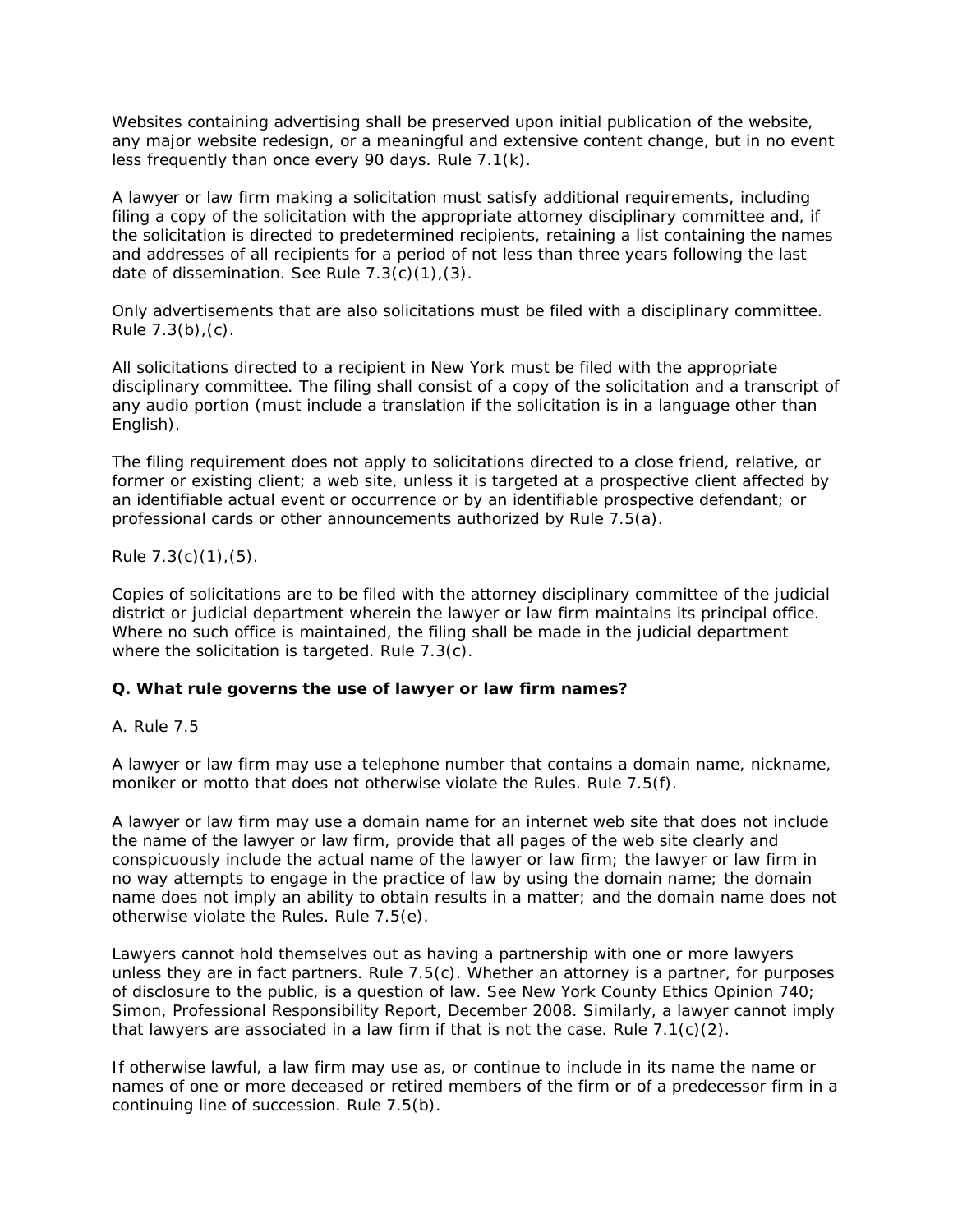A lawyer who assumes a judicial, legislative or public executive or administrative post or office may not permit the lawyer's name to remain in the name of the law firm or to be used in professional notices of the firm during any significant period in which the lawyer is not actively and regularly practicing law as a member of the firm, and during such period, other members of the firm cannot use the lawyer's name in the firm name, or in professional notices of the firm. Rule 7.5(b).

## **Q. May I practice under a trade name?**

A. No. Rule 7.5(b). See generally New York County Lawyers' Association, Committee on Professional Ethics, Question No. 677, p. 2, March 30, 1990. The NYCLA opinion reviews decisional law: In re Shephard, 92 AD2d 978 (3d Dep't 1983) (use of the name "The People's Law Firm of Jan L. Shephard" is improper since it implies that the firm is publicly supported or provides free legal services); but see In Re von Wiegen, 63 N.Y. 2d 163 (1984) (using the motto "The Country Lawyer" was not improper when the lawyer's own name was inserted in addition to the motto, because there was no potential for deception about the identity of the lawyer in question).

# **Q. What kinds of solicitation are prohibited?**

A. Solicitations by in-person or telephone contact, or real-time or interactive computeraccessed communication are prohibited unless the recipient is a close friend, relative, former client or existing client.

Solicitations by any form of communication are prohibited if:

 the communication or contact violates Rules 4.5(a)-(b) or 7.3(e) [governing communications after incidents involving potential claims for personal injury or wrongful death] or Rule 7.1(a) [prohibiting statements that are false, deceptive or misleading, or otherwise violate a Rule];

 the recipient has made known to the lawyer a desire not to be solicited by the lawyer; the solicitation involves coercion, duress or harassment;

 the lawyer knows or reasonably should know that the age or the physical, emotional or mental state of the recipient makes it unlikely that the recipient will be able to exercise reasonable judgment in retaining the lawyer; or

 the lawyer intends or expects, but does not disclose, that the legal services necessary to handle the matter competently will be performed primarily by another lawyer who is not affiliated with the soliciting lawyer as a partner, associate or of counsel.

Rule 7.3(a).

No solicitation relating to a specific incident involving potential claims for personal injury or wrongful death is permitted before the 30th day after the date of the incident, unless a filing must be made within 30 days of the incident as a legal prerequisite to the particular claim, in which case no unsolicited communication is permitted before the 15th day after the date of the incident. Rule 7.3(e).

In addition, no unsolicited communication is permitted to any individual injured in the accident or to a family member or legal representative of such an individual, by a lawyer or law firm, or by any associate, agent, employee or other representative of a lawyer or law firm representing actual or potential defendants or entities that may defend and/or indemnify said defendants, before the 30th day after the date of the incident, unless a filing